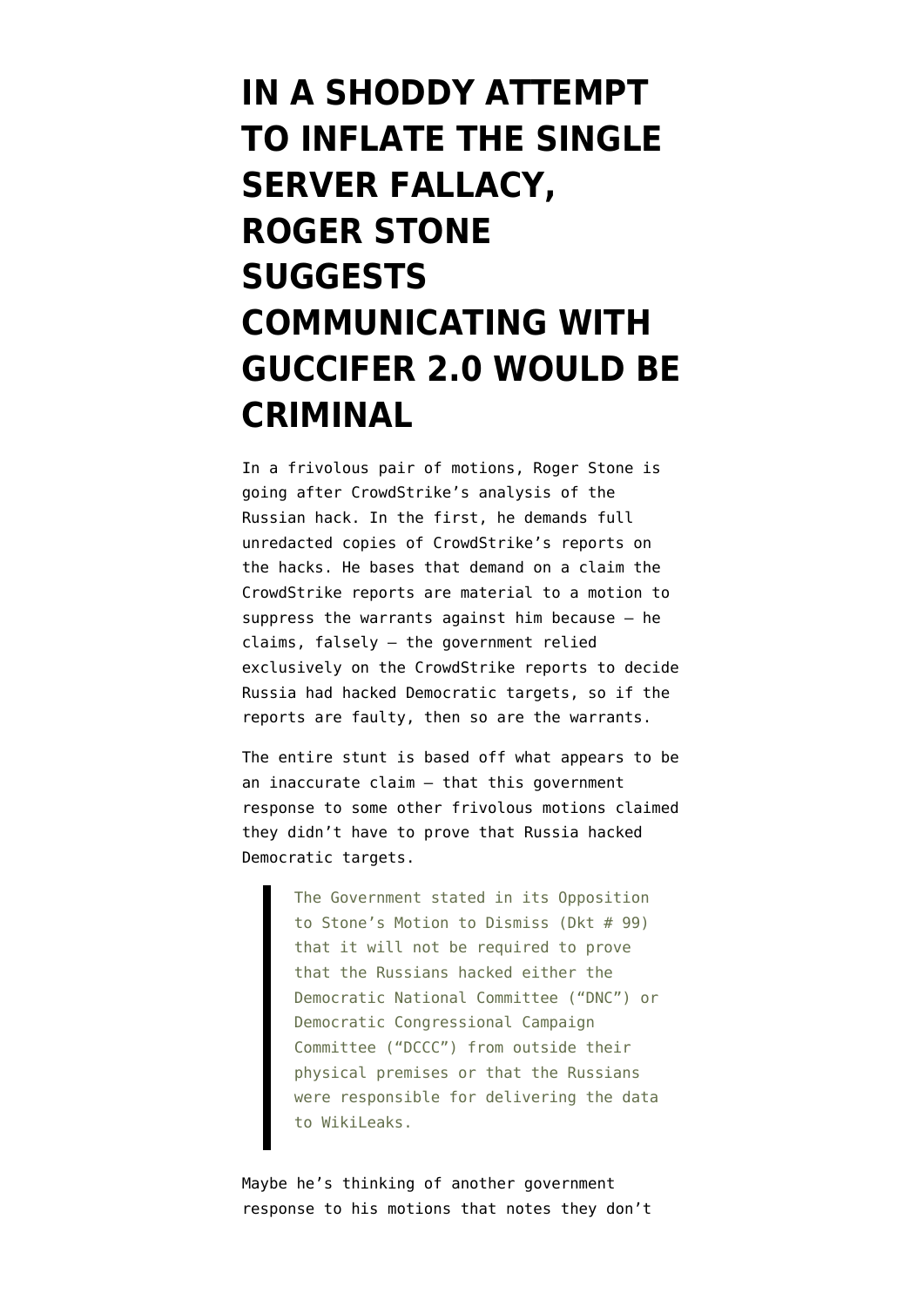have to prove an underlying crime to prove obstruction, but the one he cites (without paragraph citation) doesn't make that claim. I mean, it is true that the government doesn't have to prove the underlying crime, but that's still another issue than having to prove what physical premises the Russians hacked the DNC from.

In his demand for the CrowdStrike servers, Stone at least claims he's making the demand to distinguish his case from all the other Trump flunkies prosecuted for lying to Congress and mount a materiality challenge to his false statements prosecution.

> As to selective prosecution, if the Russian state did not hack the DNC, DCCC, or Podesta's servers, then Roger Stone was prosecuted for obstructing a congressional investigation into an unproven Russian state hacking conspiracy, while others similarly situated were not. Lastly, if the Russian state did not hack the servers or did not transfer the data to WikiLeaks, the exculpatory evidence regarding materiality, a factual issue for the jury, is amplified.

But in his Fourth Amendment challenge, Stone suggested that if Russia didn't hack the Democrats and hand the documents to WikiLeaks, then speaking to WikiLeaks and Guccifer 2.0 would not be a crime.

> If these premises are not the foundation for probable cause, Roger Stone communicating with a Twitter user named "Guccifer 2.0" or speaking with WikiLeaks, would not constitute criminal activity.

## Hmm.

Speaking to WikiLeaks and Guccifer 2.0 would only be a crime if Stone engaged in a conspiracy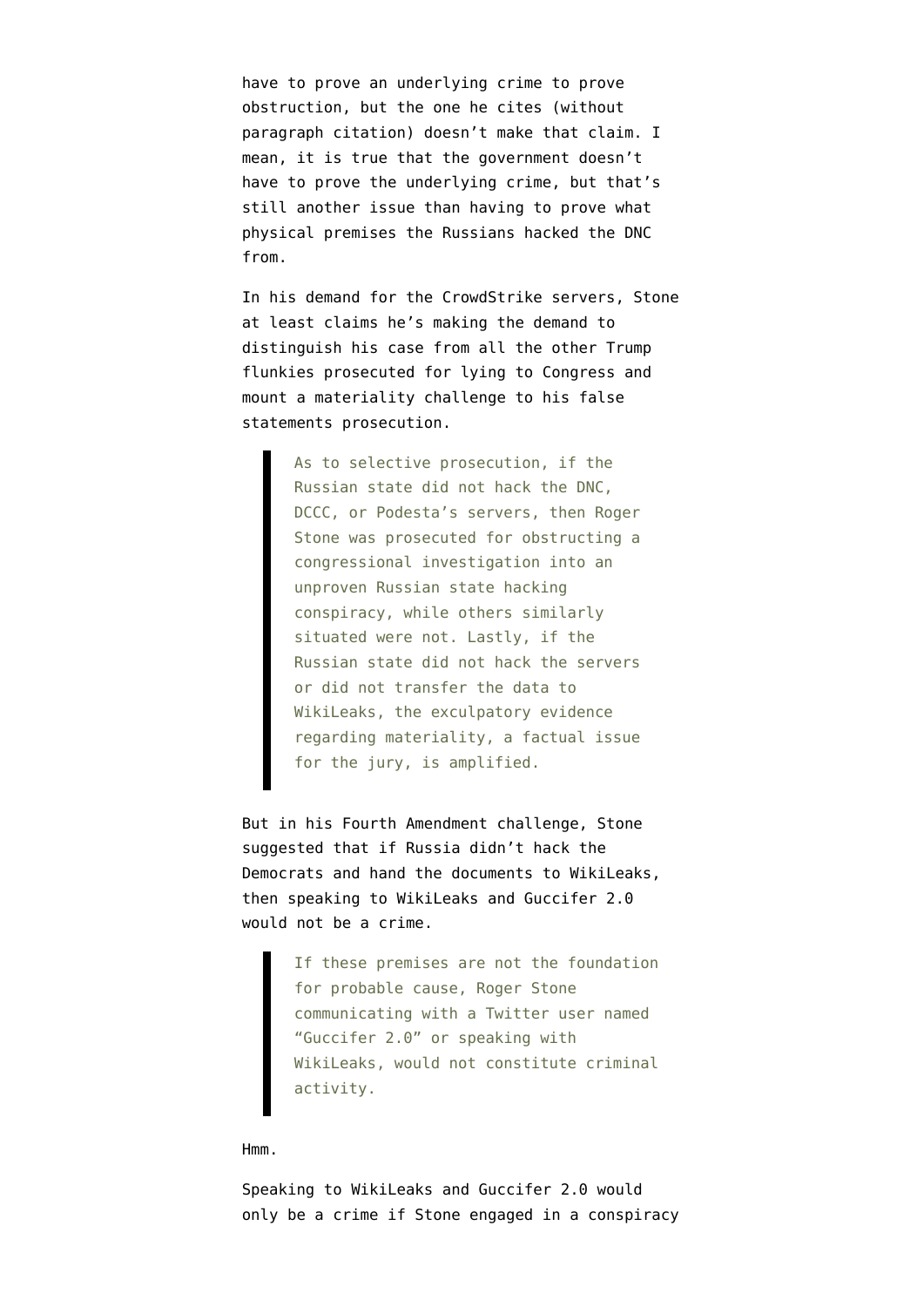with them, and a good bit of the redacted language on prosecutorial decisions in the Mueller Report probably says the First Amendment otherwise protects such speech. That said, the claim that talking to them would be a crime is interesting given some of the crimes for which the government showed probable cause in his warrant affidavits.

> The search warrant applications however, allege that the FBI was investigating various crimes at different times, such as Stone for accessory after the fact, misprision of a felony, conspiracy, false statements, unauthorized access of a protected computer, obstruction of justice, witness tampering, wire fraud, attempt and conspiracy to commit wire fraud, and foreign contributions ban. The uncharged conduct particularly relied upon the assumptions the Russian state is responsible for hacking the DNC, DCCC,1 and even (although not as clear) Hillary Clinton campaign manager, John Podesta.

Stone is not, here, claiming that the government didn't show a lot of evidence he engaged in these crimes (and remember, the government has told Andrew Miller that they're likely to supersede Stone's current indictment after they get Miller's grand jury testimony, the content of which they know from an FBI interview last year). Rather, he's claiming that these hackingrelated crimes would only be illegal if the Russians did the hacking. (I really look forward to the government response to this, because some of these crimes would be crimes based on Julian Assange's foreign status, not GRU's, and wire fraud is a crime all by itself.)

Perhaps most interesting is the way Stone's lawyers dismiss the Mueller Report (and the GRU indictment's) focus on DCCC and Podesta documents. A footnote even suggests falsely that the Mueller Report said the DCCC documents did not get released.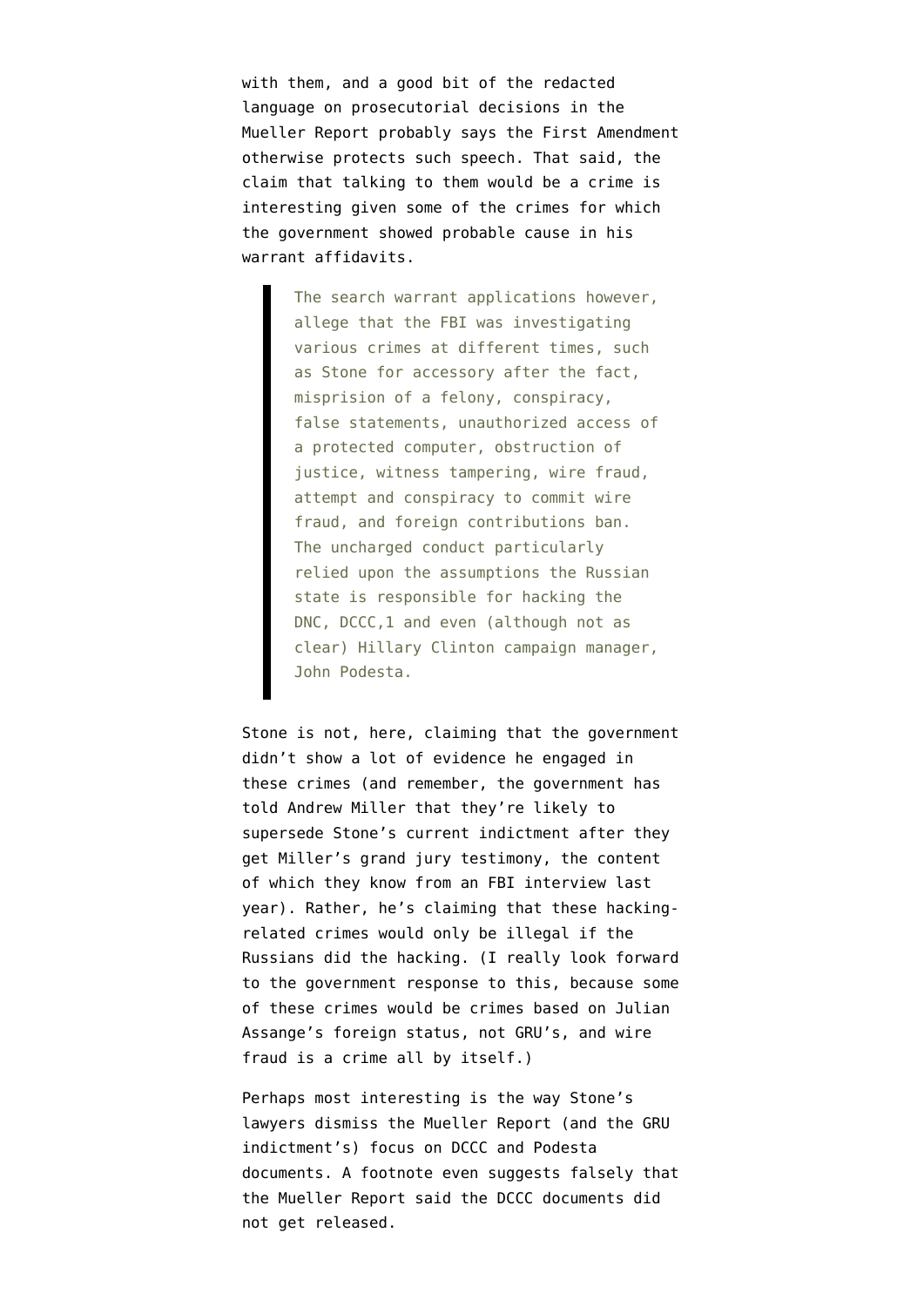WikiLeaks never released the DCCC documents. The Mueller report suggests the hack of the DCCC only provided additional keys to access the DNC servers.

At one point — perhaps a critical one — Stone uses the fact that the GRU hacked the DNC's AWS server after Stone dismissed the value of the DCCC oppo research Guccifer 2.0 discussed with Stone in early September 2016 to suggest CrowdStrike was not competent.

> CrowdStrike's three draft reports are dated [sic] August 8 and August 24, 2016. The Mueller Report states Unit 26165 officers also hacked into a DNC account hosted on a cloud-computing service on September 20, 2016, thereby illustrating the government's reliance on CrowdStrike even though the DNC suffered another attack under CrowdStrike's watch.

Of course, CrowdStrike had little ability to protect AWS' servers.

Ultimately, this is an attempt to misrepresent the Mueller Report and GRU indictment to shift the focus away from the Podesta and DCCC documents — where Stone's greater criminal exposure might lie — and onto the Single Server Fallacy about the DNC server, which is irrelevant to those other documents.

And along the way, Stone lays out a good number of impressive crimes he was and may still be at risk for, and admits the government believed his actions are closely enough tied to the hacks to get redacted copies of the CrowdStrike reports in discovery. He also concedes (incorrectly) that simply speaking to WikiLeaks and Guccifer 2.0 may be a crime.

*As I disclosed last July, I [provided](https://www.emptywheel.net/2018/07/03/putting-a-face-mine-to-the-risks-posed-by-gop-games-on-mueller-investigation/) [information](https://www.emptywheel.net/2018/07/03/putting-a-face-mine-to-the-risks-posed-by-gop-games-on-mueller-investigation/) to the FBI on issues related to the Mueller investigation, so I'm going to include*